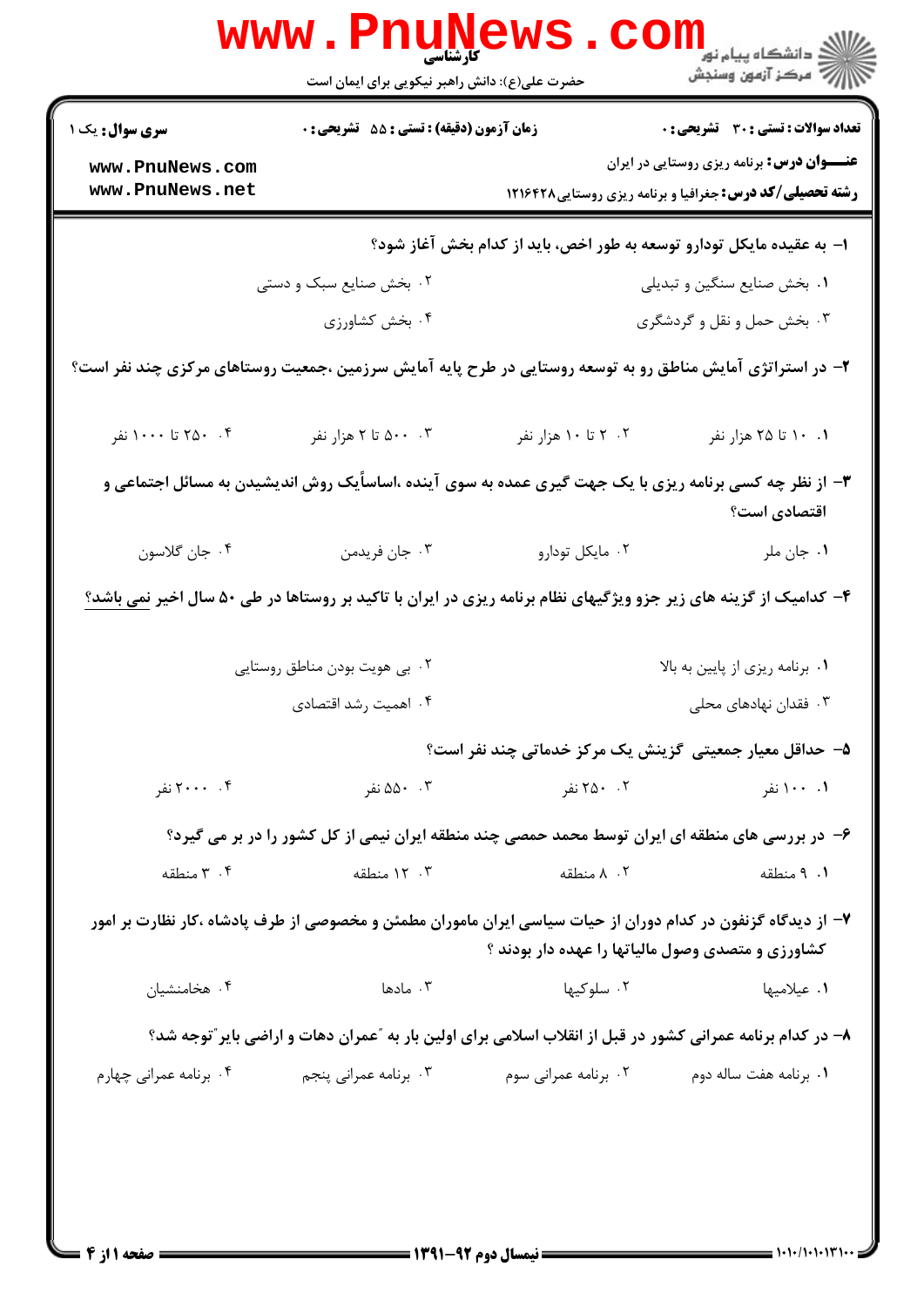| تعداد سوالات : تستي : 30 ٪ تشريحي : 0              |                                                                                                               | زمان آزمون (دقیقه) : تستی : 55 تشریحی : 0 | <b>سری سوال : ۱ یک</b>             |
|----------------------------------------------------|---------------------------------------------------------------------------------------------------------------|-------------------------------------------|------------------------------------|
| <b>عنــــوان درس:</b> برنامه ریزی روستایی در ایران | <b>رشته تحصیلی/کد درس:</b> جغرافیا و برنامه ریزی روستایی۱۲۱۶۴۲۸                                               |                                           | www.PnuNews.com<br>www.PnuNews.net |
| روستاهای کشور پیش بینی شد؟                         | ۹- در برنامه عمرانی چهارم (۵۱-۱۳۴۷) امکاناتی نظیر هنرستان روستایی ،حمام و برق روستایی برای کدام گروه جمعیتی   |                                           |                                    |
| ۰۱ روستاهای زیر ۲۵۰ نفر                            |                                                                                                               | ۰۲ روستاهای دارای ۲۵۰ تا ۹۹۹ نفر          |                                    |
| ۰۳ روستاهای دارای ۱۰۰۰ تا ۲۹۹۹ نفر                 |                                                                                                               | ۰۴ روستاهای بالای ۳۰۰۰ نفر                |                                    |
|                                                    | ۱۰– اولین اقدام نظام جمهوری اسلامی ایران برای محرومیت زدایی از جامعه روستایی کشور کدام است؟                   |                                           |                                    |
| ٠١ تاسيس بنياد مسكن انقلاب اسلامى                  |                                                                                                               |                                           |                                    |
| ٠٢ تاسيس كميته امداد امام خمينى (ره)               |                                                                                                               |                                           |                                    |
|                                                    | ۰۳ تاسیس ستاد مرکزی هیات هفت نفره واگذاری زمین واحیای اراضی                                                   |                                           |                                    |
| ۰۴ تاسیس جهاد سازندگی                              |                                                                                                               |                                           |                                    |
|                                                    | 11- خدمات اجتماعی ویژه ثروتمندان و فقرا در تقسیم بندیهای چه کسی از خدمات اجتماعی مطرح شده است؟                |                                           |                                    |
| ٠١. ريچارد لونزديل                                 | ۰۲ لاين بري                                                                                                   | ۰۳ میسرا                                  | ۰۴ فرانسوا پرو                     |
| ،با چه مساحتی پیشنهاد شده است؟                     | ۱۲- در برنامه پنجم عمرانی مسکن برای خانوارهای کشاورزی که شامل محل زندگی و محل نگهداری احشام و انبارها می باشد |                                           |                                    |
| ۰۱ ۲۰۰ تا ۳۵۰ متر مربع                             |                                                                                                               |                                           |                                    |
| ۰۳ . ۷۰ تا ۱۶۰ متر مربع                            |                                                                                                               | ۰۴ ج تا ۸۰ متر مربع .                     |                                    |
|                                                    | ۱۳- کدامیک از راههای زیر دارای حریم ۱۲/۵ متر نسبت به محور جاده و بستر ۷ متر با پوشش آسفالت می باشد؟           |                                           |                                    |
| ۰۱ راههای آسفالته بین شهری                         |                                                                                                               | ۰۲ راههای روستایی درجه یک                 |                                    |
| ۰۳ راههای روستایی درجه ۲                           |                                                                                                               | ۰۴ راههای روستایی درجه ۳                  |                                    |
|                                                    | ۱۴– بر طبق ضوابط مربوط به وزارت بهداشت حداقل جمعیت مورد نیاز جهت احداث خانه بهداشت روستایی چند نفر است؟       |                                           |                                    |
| ۰. ۶۰ تا ۱۵۰۰ نفر                                  | ۰۲ - ۱۰۰۰ تا ۲۹۹۹ نفر                                                                                         | ۰۳ - ۳۰۰۰ تا ۴۹۹۹ نفر                     | ۰۰ . ۵۰۰۰ تا ۷۵۰۰ نفر              |
| شد؟                                                | ۱۵- تئوری مکان مرکزی برای مطالعه چگونگی توزیع روستاها و آبادیها،پراکندگی و تراکم آنها در فضا توسط چه کسی مطرح |                                           |                                    |
| ۰۱ اگوست لوش                                       | ۰۲ فن تونن                                                                                                    | ۰۳ والتر کریستالر                         | ۰۴ هيل هورست                       |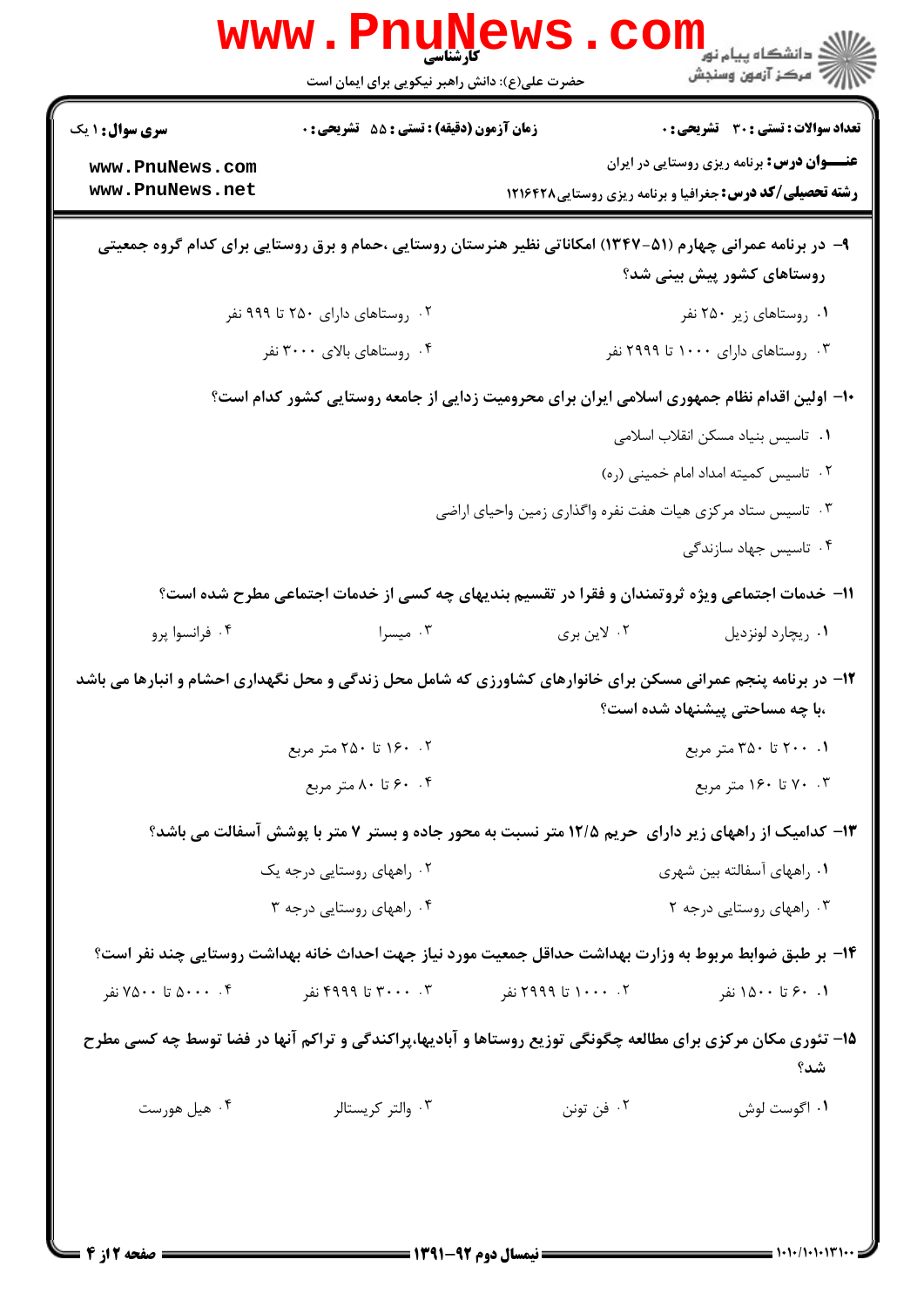|                                    | <b>WWW . P</b> I<br>کارشناسی<br>حضرت علی(ع): دانش راهبر نیکویی برای ایمان است                                   |                                                            | ڪ دانشڪاه پيام نور<br><mark>√</mark> مرڪز آزمون وسنڊش                                                                |
|------------------------------------|-----------------------------------------------------------------------------------------------------------------|------------------------------------------------------------|----------------------------------------------------------------------------------------------------------------------|
| <b>سری سوال : ۱ یک</b>             | زمان آزمون (دقیقه) : تستی : 55 گشریحی : 0                                                                       |                                                            | تعداد سوالات : تستي : 30 ٪ تشريحي : 0                                                                                |
| www.PnuNews.com<br>www.PnuNews.net |                                                                                                                 |                                                            | <b>عنـــوان درس:</b> برنامه ریزی روستایی در ایران<br><b>رشته تحصیلی/کد درس:</b> جغرافیا و برنامه ریزی روستایی1۲۱۶۴۲۸ |
|                                    | ۱۶– مطرح ترین تشکیلات در زمینه برق رسانی به مناطق روستایی در دهه ۶۰ کدام نهاد است؟                              |                                                            |                                                                                                                      |
|                                    | ۰۲ وزارت جهاد سازندگی                                                                                           |                                                            | ۰۱ وزارت نیرو                                                                                                        |
|                                    | ۰۴ استانداریها                                                                                                  |                                                            | ۰۳ بنیاد مسکن انقلاب اسلامی                                                                                          |
|                                    | ۱۷- چه کسی نوع طبقه بندی از خدمات را که براساس ترتیب استقرار و مرکزیت آنها قرار دارد را پیشنهاد نموده است؟      |                                                            |                                                                                                                      |
| ۰۴ لاين بري                        | ۰۳ میسرا                                                                                                        | ۰۲ هنسن                                                    | ۰۱ کنت بریگز                                                                                                         |
|                                    |                                                                                                                 |                                                            | ۱۸− دامنه تغییرات شاخص Rn در کدام تکنیک بین صفر تا ۲/۱۵ قرار دارد؟                                                   |
|                                    | ۰۲ روش تئوری ترسیمی                                                                                             |                                                            | ٠١ آناليز جريانها                                                                                                    |
|                                    | ۰۴ روش نزديكترين مجاورت                                                                                         |                                                            | ۰۳ مدل ویژگی                                                                                                         |
|                                    | ۱۹– در کدام روش تعیین مراکز خدمات روستایی، یک مکان به اندازه نقشی که در جوابگویی به نیازهای مختلف مردم دارد و   | تعداد خدماتی که ارائه می دهد ،نمره های مثبت دریافت می کند؟ |                                                                                                                      |
|                                    | ۰۲ روش کارکردی                                                                                                  |                                                            | ۰۱ روش ساده جمعیت                                                                                                    |
|                                    | ۰۴ روش ترسیمی                                                                                                   |                                                            | ۰۳ روش مرکز ثقل جمعیت                                                                                                |
|                                    |                                                                                                                 |                                                            | <b>۲۰</b> - کوچکترین واحد تقسیمات کشوری کدام است؟                                                                    |
| ۰۴ دهستان                          | ۰۳ مکان تابع                                                                                                    | ۰۲ مزرعه مستقل                                             | ۰۱ روستا                                                                                                             |
|                                    |                                                                                                                 | <b>۲۱</b> - جمعیت دهستانهای دارای تراکم زیاد چند نفر است؟  |                                                                                                                      |
| ۰۰ . ۸۰۰۰نفر                       | ۰۰ ۰۰۰ نفر                                                                                                      | ۰۰ ۴۰۰۰ تفر                                                | ۰۱ ۲۰۰۰ نفر                                                                                                          |
|                                    | ۲۲- بیمه های اجتماعی و خدمات توریستی جزو کدامیک از انواع خدمات روستایی محسوب می شوند؟                           |                                                            |                                                                                                                      |
|                                    | ۰۲ رفاهی                                                                                                        |                                                            | ۰۱. بازرگانی                                                                                                         |
|                                    | ۰۴ اجتماعی                                                                                                      |                                                            | ۰۳ تامین اجتماعی و اداری                                                                                             |
|                                    | ۲۳- بر طبق مصوبه مجلس مورخ ۶۹/۶/۱۲ وظیفه راهسازی در مناطق روستایی به عهده کدام نهاد واگذار شده است؟             |                                                            |                                                                                                                      |
| ۰۲ وزارت جهاد سازندگی              |                                                                                                                 |                                                            | ٠١ وزارت راه                                                                                                         |
|                                    | ۰۴ استانداریها                                                                                                  |                                                            | ۰۳ بنیاد مسکن انقلاب اسلامی                                                                                          |
|                                    | ۲۴– به طور متوسط در قبل از پیروزی انقلاب اسلامی ایران ،چند درصد از اعتبارات عمرانی کشور در روستاها صرف شده است؟ |                                                            |                                                                                                                      |
| ۰۴ درصد<br>= 6 صفحه 13 ; 4         | ۰۳ ۱۹ درصد                                                                                                      | ۰۲ درصد                                                    | ۰۱ ۴۵ درصد                                                                                                           |